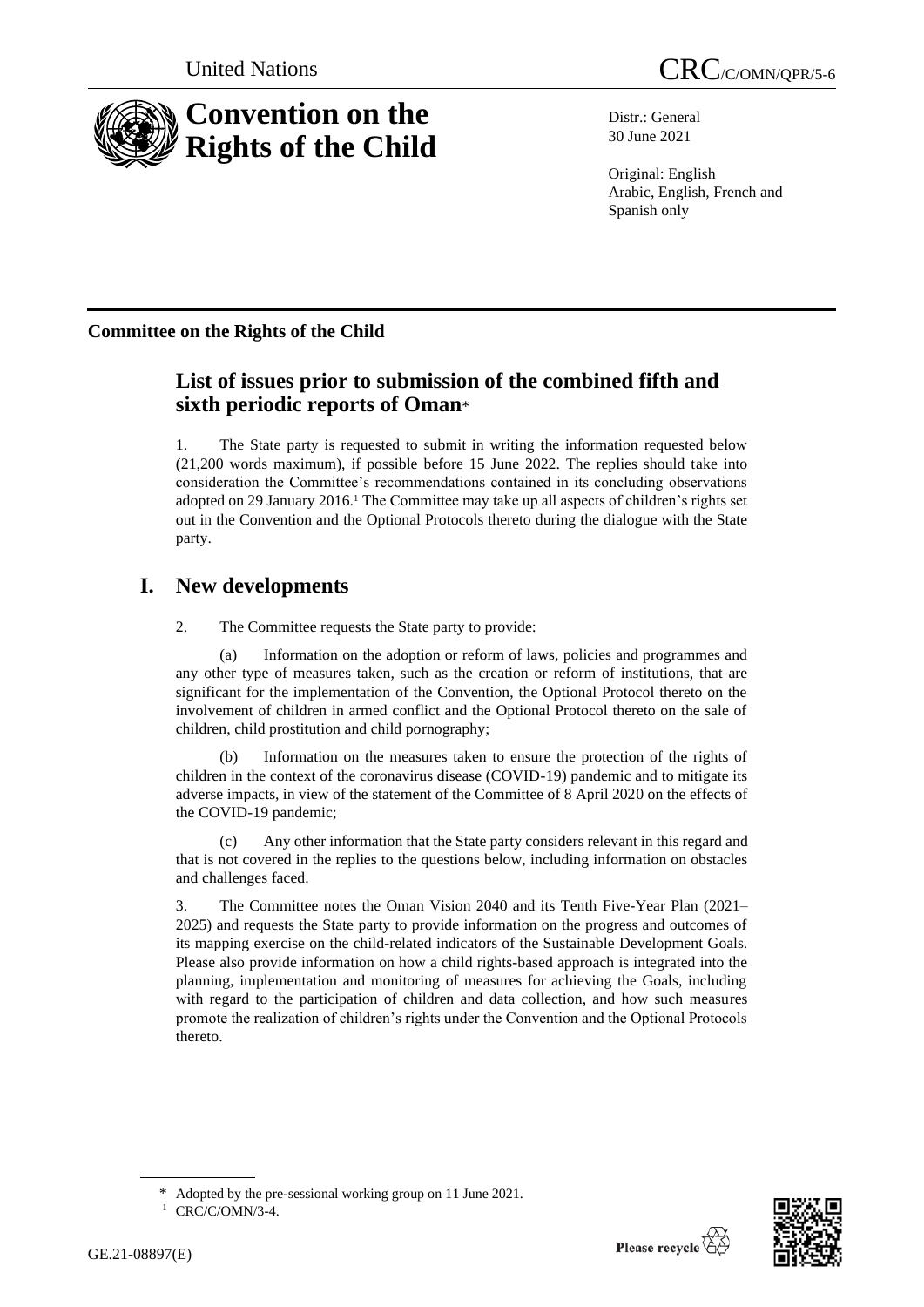# **II. Rights under the Convention and the Optional Protocols thereto**

# **A. General measures of implementation (arts. 4, 42 and 44 (6))**

#### **Reservations**

4. Please provide information on any steps taken to withdraw its general reservation on applying the Convention "within the limits imposed by the material resources available" and the reservation on article 14 of the Convention regarding the right of children to freedom of religion.

#### **Legislation**

5. Please provide information to the Committee on the existence of a regular child-rights impact assessment procedure for all legislation, in particular the Children's Act (Royal Decree No. 22/2014), the executive regulations of the Children's Act (Ministerial Order No. 125/2019) and the Criminal Code (Royal Decree No. 7/2018), the latter of which increased punishments for offences committed against children, including commercial exploitation of children.

#### **Comprehensive policy and strategy**

6. Please provide information to the Committee on whether the National Childhood Strategy (2016–2025) and the Tenth Five-Year Development Plan (2021–2025) address all areas covered by the Convention and the Optional Protocols thereto. Please also update the Committee on measures taken to review of the National Childhood Strategy and to assess its impact on the realization of children's rights in the State party.

#### **Coordination**

7. Please provide information on the coordination of activities among various governmental and non-governmental structures working on the implementation of children's rights at the national and local levels, both vertically and horizontally. Please also provide information about the competencies, resources and capacities of the National Committee for Family Affairs to carry out coordination tasks.

#### **Allocation of resources**

8. Please provide information on the measures taken or envisaged to establish a system in the State party aimed at identifying budget allocations and expenditure on children by specific ministries and other relevant State agencies in order to guarantee an objective assessment of the adequacy and effectiveness of public expenditure on children. Please also inform the Committee about the measures taken to ensure that children in vulnerable and marginalized situations are not affected by budgetary constraints triggered by the response to the COVID-19 pandemic and the economic crisis linked to the decrease in oil revenue.

#### **Data collection**

9. Please update the Committee on:

(a) The efforts made to improve the collection and quality of disaggregated data relating to the implementation of the Convention, in particular data on childhood stunting, child marriages, child victims of violence, trafficking, sexual exploitation and abuse, child victims of female genital mutilation, children with disabilities and asylum-seeking, refugee and migrant children;

(b) The measures taken to ensure that data is collected in a coordinated fashion and shared among relevant State agencies and used for the formulation and monitoring of policies and programmes for the implementation of children's rights and the Sustainable Development Goals.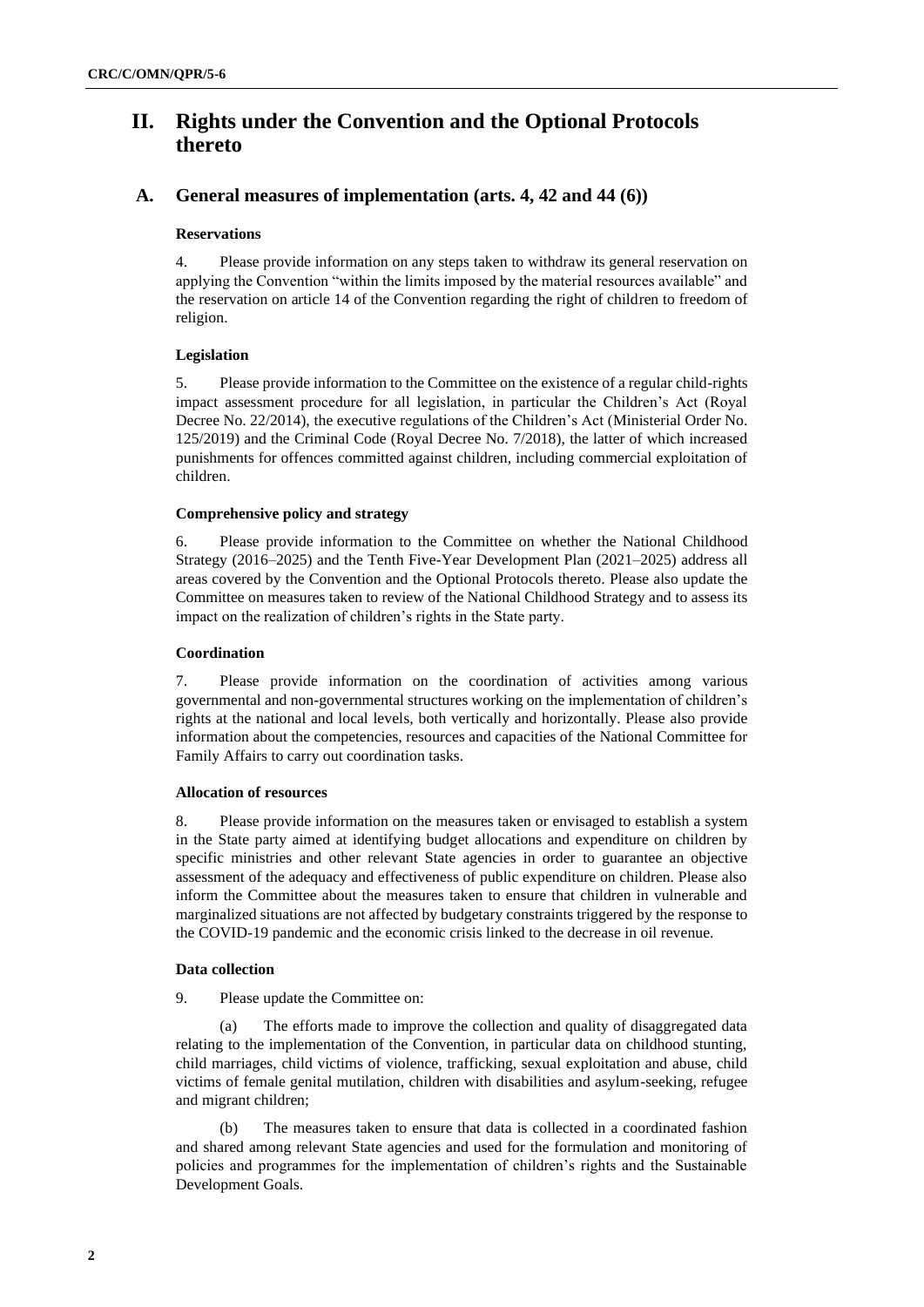#### **Independent monitoring**

10. Please provide information on the mandate and capacity of and the resources available to the Oman Human Rights Commission to monitor the situation concerning children's rights. Please also inform the Committee on the measures taken to strengthen the Commission's independence in line with the principles relating to the status of national institutions for the promotion and protection of human rights (the Paris Principles) and whether it has a mandate to receive complaints from children and investigate and address those complaints in a childsensitive manner. Please also clarify the role and mandate of the national committee to monitor the implementation of the Convention.

#### **Dissemination, awareness-raising and training**

11. Please inform the Committee about the measures taken to systematically disseminate information about the Convention and the Optional Protocols thereto among children, their parents and other caregivers, and to provide training to members of all relevant professional groups working with and for children.

#### **Cooperation with civil society**

12. Please provide information on the measures taken to systematically involve all civil society actors working in the field of children's rights in the development, implementation, monitoring and evaluation of laws, policies and programmes related to children. Please also inform the Committee on the steps taken to amend the Non-Governmental Organizations Act (Royal Decree No. 14/2000) in order to create an enabling environment in which civil society organizations can carry out their activities and on how civil society organizations working on children's rights in the country are provided with the necessary resources and funds.

## **B. Definition of the child (art. 1)**

#### **Minimum age for marriage**

13. Please inform the Committee about the measures taken to enforce the minimum age of marriage, which is set at 18 years, especially in rural areas, and to limit the discretion of judges to authorize the marriage of girls below 18 years of age if it is in their "best interests". Please provide information on how "their best interests" are interpreted in practice.

# **C. General principles (arts. 2–3, 6 and 12)**

#### **Non-discrimination**

14. Please provide information on the measures taken to ensure that all children enjoy equal rights under the Convention without discrimination, both de jure and de facto, and to ensure the effective elimination of any form of discrimination against girls, children born to unmarried parents, children with disabilities, children of migrant workers and other children in vulnerable and marginalized situations, especially with respect to access to social and health services and equal education opportunities.

#### **Best interests of the child**

15. Please inform the Committee about the measures taken to ensure that the best interests of the child are a primary consideration when drafting, adopting, reviewing or implementing legislation, policies and rulings that have an impact on the enjoyment of children's rights, especially in court rulings regarding parental guardianship and responsibility and the child's principal residence. Please provide information on the development and dissemination to all relevant professionals of policies, procedures, criteria and guidance to determine and consistently apply the best interests of the child as a primary consideration in programmes and administrative and judicial proceedings concerning children.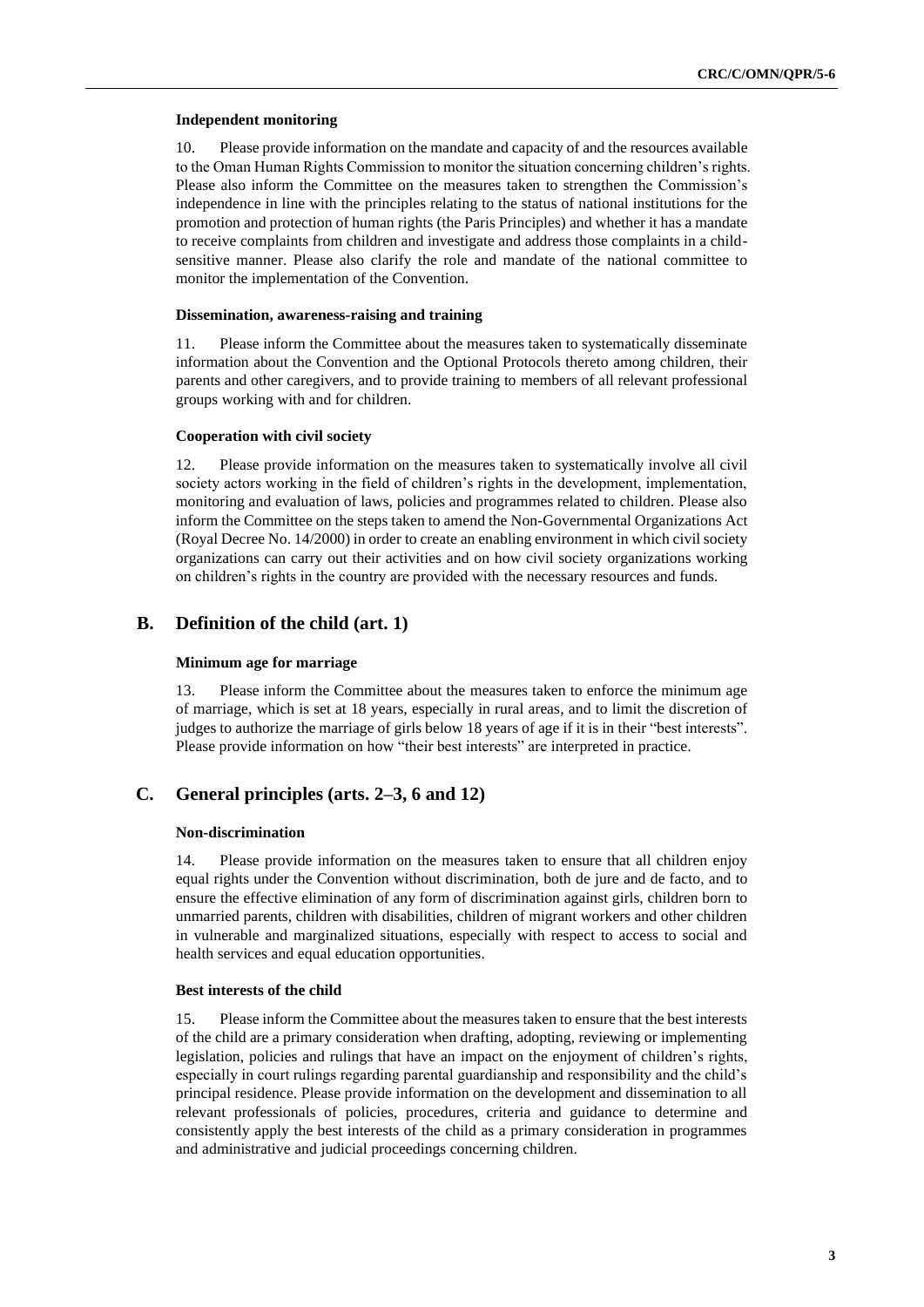#### **Right to life, survival and development**

16. Please inform the Committee on the measures taken:

(a) To adopt and implement a national plan to prevent accidents and enforce child safety measures;

(b) To impose sanctions for transporting children without safety belts or restraints;

(c) To strengthen the enforcement of laws with respect to driving licences and of appropriate sanctions for driving without a licence and underage driving;

(d) To carry out awareness-raising programmes, including campaigns, to reduce the number of road accidents.

#### **Respect for the views of the child**

17. Please provide information on the measures taken to ensure the effective implementation of the State party's legislation recognizing the right of the child to be heard in relevant legal proceedings, including by establishing systems and/or procedures for social workers and court officials to comply with this principle. Please inform the Committee about the steps taken to facilitate, ensure and promote the meaningful participation of children in decision-making, at every level, including through initiatives such as the youth forums for Oman Vision 2040.

### **D. Civil rights and freedoms (arts. 7–8 and 13–17)**

#### **Nationality and birth registration**

18. Please inform the Committee about the steps taken to review article 18 of the Nationality Law (Royal Decree No. 38/2014) to grant Omani women the same rights as Omani men with regard to the transmission of their nationality to their children and to provide adequate safeguards to ensure the conferral of citizenship on children who would otherwise be stateless. Please provide information on the efforts made to ensure that all births in the State party are registered, including, in cooperation with the States concerned, those of children of migrant workers, and please provide statistics in this regard.

### **E. Violence against children (arts. 19, 24 (3), 28 (2), 34, 37 (a) and 39)**

#### **Corporal punishment**

19. Please provide information on the steps taken to amend the State party's Criminal Code, article 44 (a) of which allows parents or their equivalents to discipline minor children, albeit within the limits set by sharia or the law, as well as on the steps taken to explicitly prohibit corporal punishment in all settings. Please inform the Committee about the implementation of the national strategy for preventing and mitigating the maltreatment of children in Oman and the steps taken to promote positive, non-violent and participatory forms of child-rearing and discipline, including awareness-raising and education programmes for parents, teachers and care professionals.

#### **Sexual exploitation and abuse**

20. Please inform the Committee about the steps taken to establish mechanisms, procedures and guidelines to ensure mandatory reporting and speedy and effective investigation of cases of sexual abuse and exploitation of children and prosecution of those responsible. Please also inform the Committee about the measures taken to amend legislation to ensure that all children subjected to sexual exploitation, whatever the form, are treated as victims and are not subject to criminal sanctions. Please further inform the Committee about the steps taken to ensure that child victims of rape are not subject to prosecution for *zina*.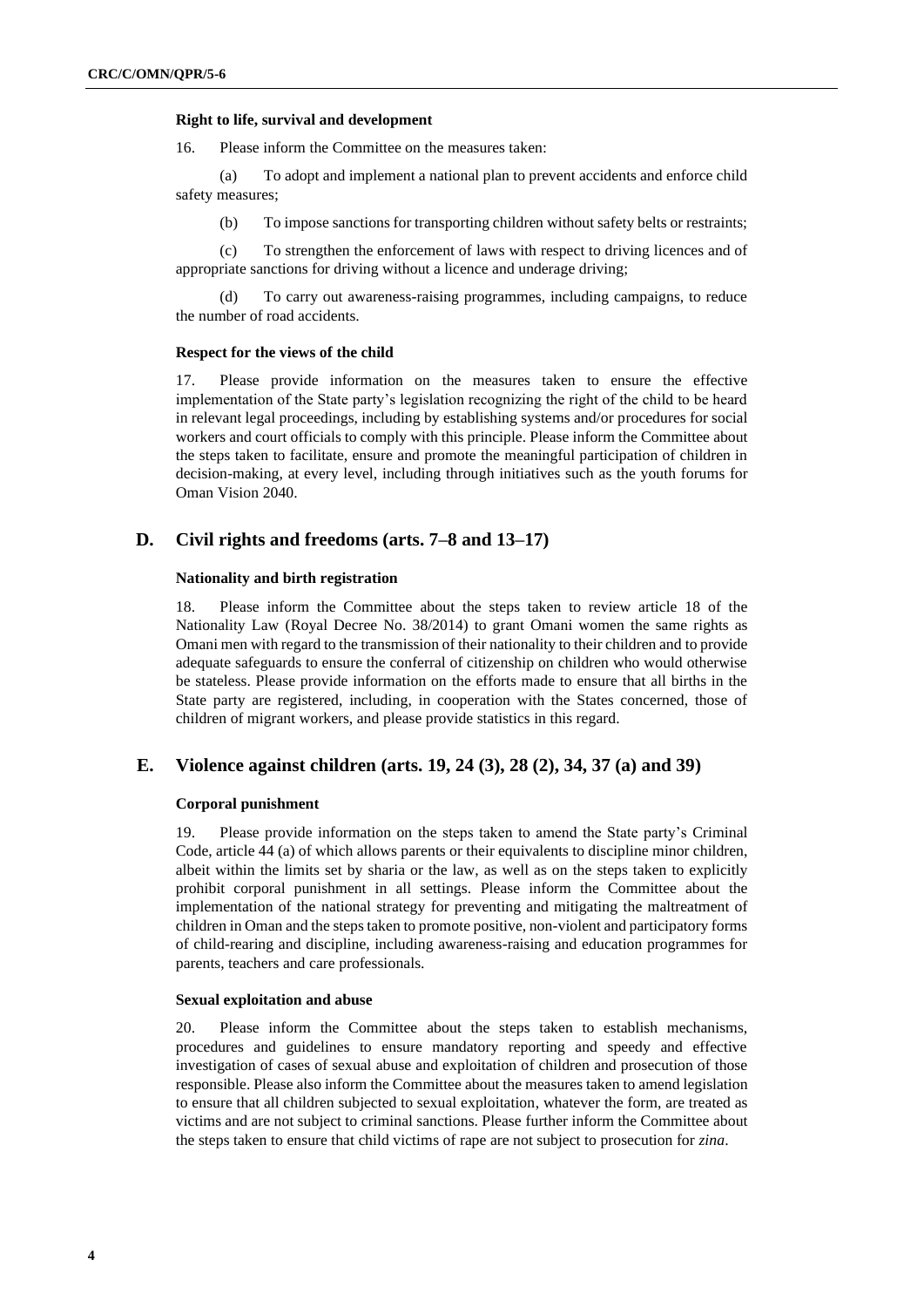#### **Harmful practices**

21. Please inform the Committee about the implementation of the executive regulations of the Children's Act prohibiting any form of female genital mutilation. Please also provide information on the measures taken to implement the Committee's previous recommendations that the State party undertake a national study of the prevalence of harmful practices in the State party and that it establish appropriate redress mechanisms accessible to all girls and women who are victims of harmful practices and ensure that perpetrators are prosecuted and adequately punished. 2

# **F. Family environment and alternative care (arts. 5, 9–11, 18 (1)–(2), 20– 21, 25 and 27 (4))**

#### **Children deprived of a family environment**

22. Please provide information on the measures taken:

(a) To support and facilitate family-based care for children, wherever possible;

(b) To ensure adequate safeguards and clear criteria based on the needs and best interests of the child for determining whether a child should be placed in alternative care;

(c) To ensure periodic reviews of the placement of children in foster care and institutions, including in Al-Khoud childcare centre.

### **G. Children with disabilities (art. 23)**

23. Please provide information on progress made in finalizing a national action plan on inclusive education and on:

- (a) The accessibility of schools and the resources allocated to them;
- (b) The measures taken to include children with disabilities in mainstream schools;
- (c) The training of professionals working with children with disabilities;

(d) The measures taken to include children with disabilities into all areas of social life, including education, sports and leisure activities, and to ensure that facilities and other public areas are accessible to children with disabilities.

# **H. Basic health and welfare (arts. 6, 18 (3), 24, 26, 27 (1)–(3) and 33)**

### **Health and health services**

24. Please provide information on:

(a) The efforts made by the State to mitigate the impact of COVID-19 and ensure equitable and continuous access to health services, especially for children particularly at risk of being left behind, including children with disabilities and non-nationals;

(b) The measures taken to address the causes of diarrhoea, anaemia, stunting, wasting and undernourishment among children;

The measures taken to improve maternal care and maternal nutrition, including genetic testing and health screening of couples for the prevention and early detection of congenital disabilities;

(d) The mental health support provided to children, especially to mitigate the adverse effects of COVID-19 on children's mental health.

<sup>&</sup>lt;sup>2</sup> CRC/C/OMN/CO/3-4 and Corr.1, para. 42 (a) and (d).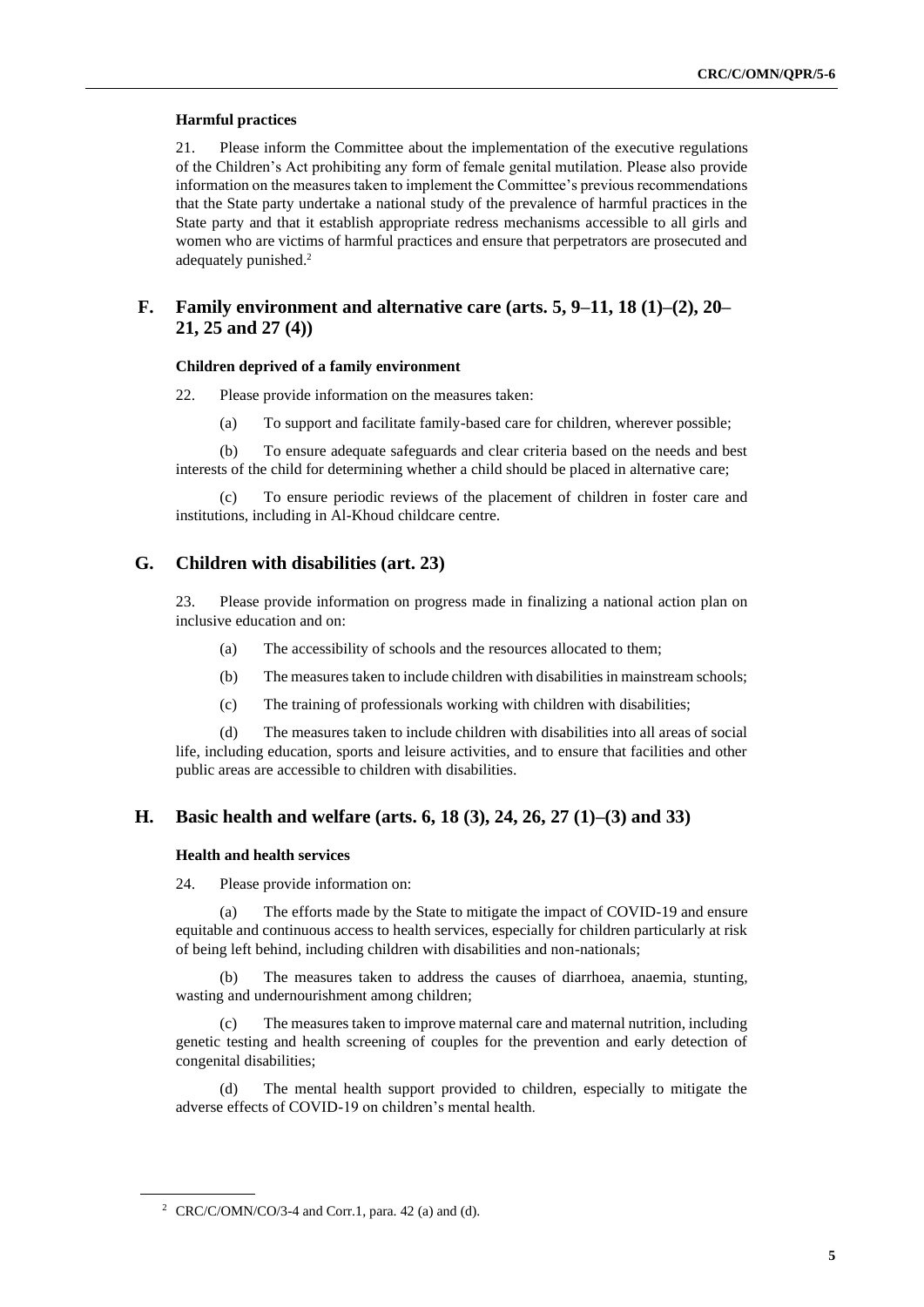#### **Adolescent health**

25. Please inform the Committee about the measures taken to provide access for children to all forms of sexual and reproductive health care, including abortion.

## **I. Education, leisure and cultural activities (arts. 28–31)**

#### **Education, including vocational training and guidance**

26. Please inform the Committee on:

(a) The measures taken to improve accessibility and the quality of education for all children;

(b) The steps taken to prevent children from dropping out of school, including steps taken to tackle instances of sexual harassment forcing girls out of school, increasing rates of cyberbullying and low attainment rates disproportionately affecting boys;

(c) The efforts made to identify and mitigate the disproportionate effects of COVID-19 on children who already experience barriers to accessing education or who are at a higher risk of being excluded for a variety of reasons, in particular children with disabilities, children in rural and low-income areas, indigenous children, migrant or stateless children and children in street situations;

(d) The efforts made to ensure that any technology recommended for online learning ensures children's privacy rights by protecting children's education data and other private information collected online in connection with online learning;

(e) The efforts made to include children's rights at all levels of formal and informal education.

# **J. Special protection measures (arts. 22, 30, 32–33, 35–36, 37 (b)–(d) and 38–40)**

#### **Asylum-seeking, refugee and migrant children**

27. Please inform the Committee about policies for the provision of education, health and other social services to all children present in the State party, including children of documented and undocumented migrant workers, asylum-seeking and refugee children. Please provide information on whether the State party intends to become a party to the Convention relating to the Status of Refugees and the Protocol relating to the Status of Refugees and enact national legislation on asylum that is in line with international standards.

#### **Economic exploitation, including child labour**

28. Please inform the Committee about the steps taken to put in place a robust monitoring mechanism to identify instances of economic exploitation, including child labour, and instances of abuse, especially of girls who are domestic workers. Please also provide information on the steps taken to extend the prohibition of child labour to all sectors and activities that are harmful for children's health, safety, development and educational opportunities, including in the agricultural, fishing, industrial craft and other sectors, which are currently exempted from this prohibition.

29. Please inform the Committee about the measures taken to combat trafficking in children, prevent the involvement of children as camel jockeys and protect children who are victims or who are at risk of becoming victims of trafficking and forced labour.

#### **Administration of juvenile justice**

30. Please provide information on the steps taken:

(a) To raise the age of criminal responsibly for children, which is currently very low (9 years);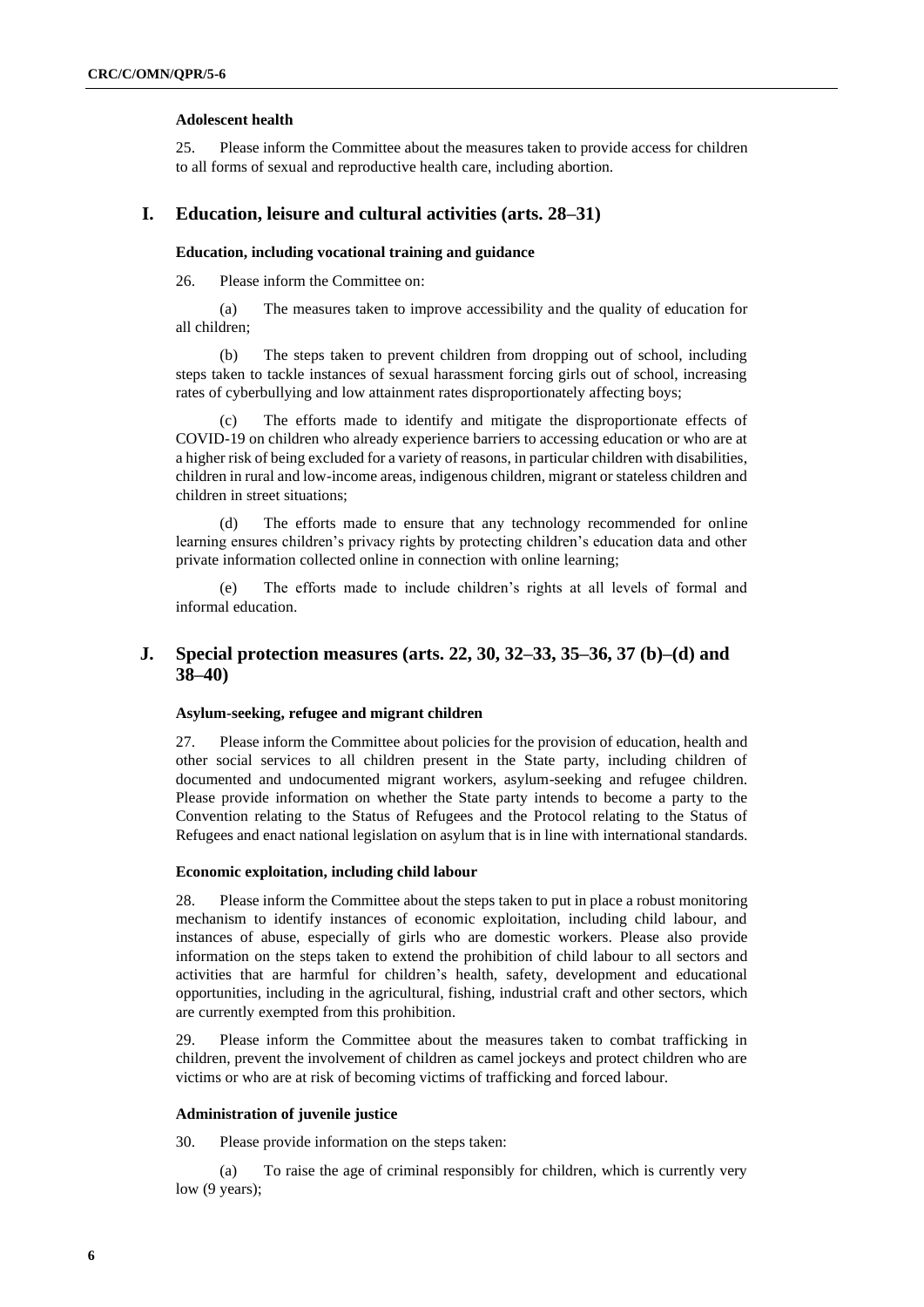(b) To promote restorative justice and non-custodial measures as alternatives to detention;

(c) To ensure that detention is used only as a measure of last resort and that due account is taken of the particular vulnerability of children and of the risks of detention to their development, especially the disruption it causes to their education. Please also provide information on the length, conditions and monitoring of detention of children, as well as on the measures taken to implement the recommendations contained in the United Nations Global Study on Children Deprived of Liberty;

(d) To ensure that children in conflict with the law are promptly provided with legal assistance;

(e) To adopt a holistic and preventive approach to addressing the problem of children in conflict with the law and the underlying social factors.

# **K. Optional Protocol on the sale of children, child prostitution and child pornography**

31. Please provide information on the measures taken to incorporate all definitions contained in article 3 of the Optional Protocol in its Criminal Code, in particular the definitions of sale of children and of improperly inducing consent as a means of facilitating the adoption of a child, as well as the measures taken to prevent offences and provide assistance to child victims of offences under the Optional protocol.

## **L. Optional Protocol on the involvement of children in armed conflict**

32. Please inform the Committee on the steps taken by the State:

(a) To prohibit the voluntary enrolment of children, including children over 16 years of age, in the armed forces;

To establish mechanisms to identify children coming from areas affected by armed conflict and provide such children with physical and psychological recovery and social reintegration;

(c) To endorse, comply with and promote the Safe Schools Declaration and ensure that laws, policies and training materials make explicit reference to the protection of schools and universities from military use during armed conflict.

# **III. Statistical information and data**

33. The statistical information and disaggregated data provided by the State party should cover the period since the consideration of its previous reports on the implementation of the Convention and the Optional Protocols thereto. The data should be disaggregated by age, sex, ethnic origin, national origin, type of disability, geographic location and socioeconomic status.

34. The provision of tables presenting trends over the reporting period is recommended and explanations or comments on significant changes that have taken place over the reporting period should also be provided.

# **A. General measures of implementation (arts. 4, 42 and 44 (6))**

35. Please provide information on the budget lines regarding children and social sectors by indicating the amount and the proportion of each budget line in terms of the total national budget.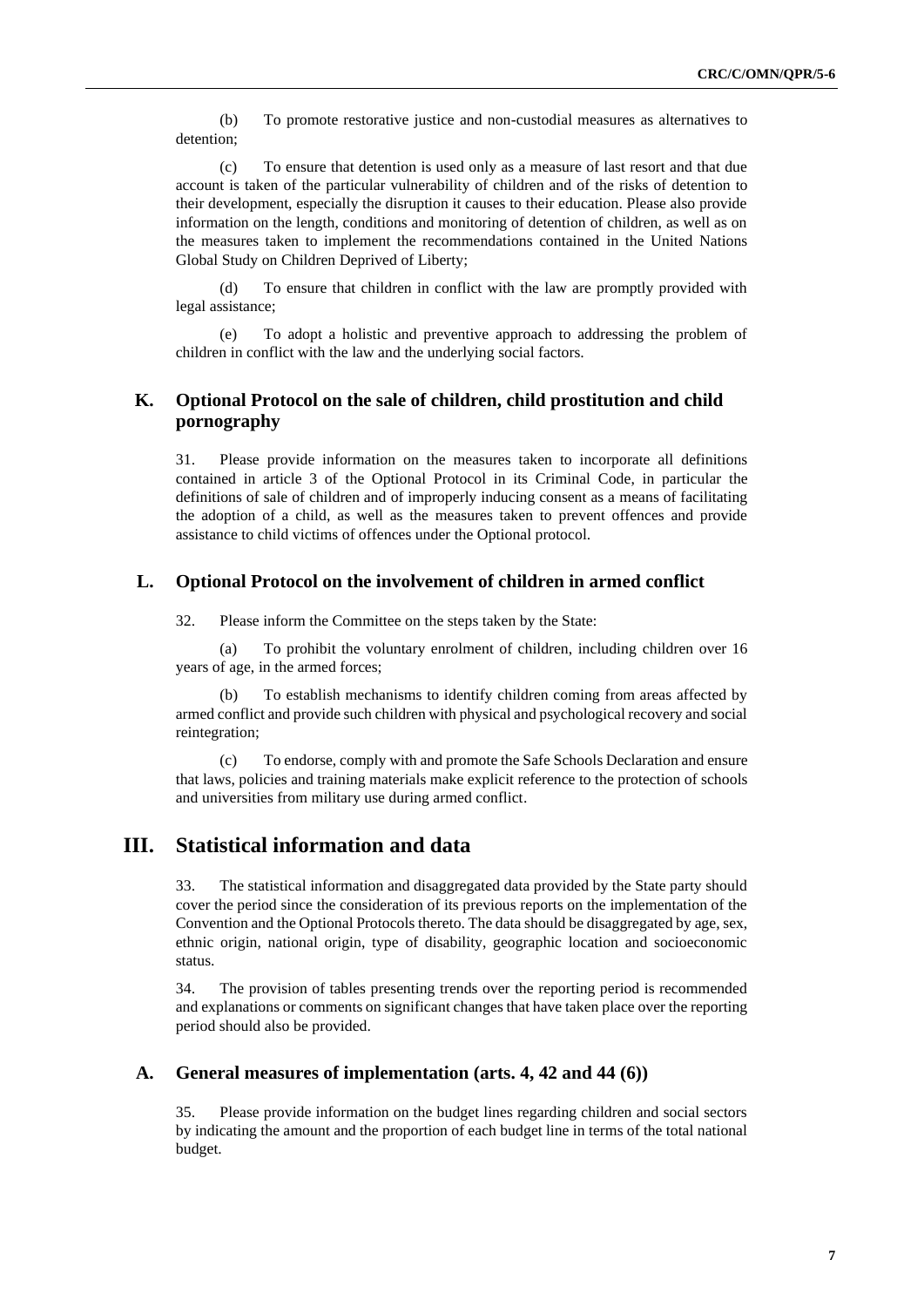# **B. General principles (arts. 2–3, 6 and 12)**

36. Please provide data, disaggregated as described in paragraph 33 above, on child victims of accidents, including road and traffic accidents.

### **C. Civil rights and freedoms (arts. 7–8 and 13–17)**

37. Please provide data, disaggregated as described in paragraph 33 above, on the number of children born to Omani mothers and foreign fathers and of stateless children.

### **D. Violence against children (arts. 19, 24 (3), 28 (2), 34, 37 (a) and 39)**

38. Please provide data, disaggregated as described in paragraph 33 above, on:

(a) The number of cases of violence against children, including corporal punishment, reported to the authorities, investigated and prosecuted, and the sanctions issued to perpetrators, disaggregated by type of offence;

(b) The number of cases of sexual exploitation and abuse of children reported to the authorities, investigated and prosecuted, and the sanctions issued to perpetrators, disaggregated by type of offence;

(c) The number and type of protective measures provided to child victims of violence.

39. Please provide data on children subjected to harmful practices, including female genital mutilation.

# **E. Family environment and alternative care (arts. 5, 9–11, 18 (1)–(2), 20– 21, 25 and 27 (4))**

40. Please provide data, disaggregated as described in paragraph 33 above, on:

- (a) The number of children in institutional care and the average days of their stay;
- (b) The number of children in family and community-based care.

# **F. Disability, basic health and welfare (arts. 6, 18 (3), 23–24, 26–27 (1)–(3) and 33)**

41. Please provide data, disaggregated as described in paragraph 33 above, on:

(a) The number of children with disabilities;

(b) The number of children with disabilities living with their families and living in family and community-based care;

(c) The number of children with disabilities in inclusive education and in separate schools;

(d) The number of reported cases of torture, inhuman or degrading treatment and neglect and sexual violence against children with disabilities placed in institutions, the number of investigations and prosecutions carried out and the sentences issued.

42. Please provide data, disaggregated as described in paragraph 33 above, on the number of children suffering from diarrhoea, anaemia, stunting, wasting and undernourishment.

43. Please provide data, disaggregated as described in paragraph 33 above, on:

(a) The number of adolescent mothers;

(b) The number of sexual and reproductive health services available to adolescents, disaggregated by region.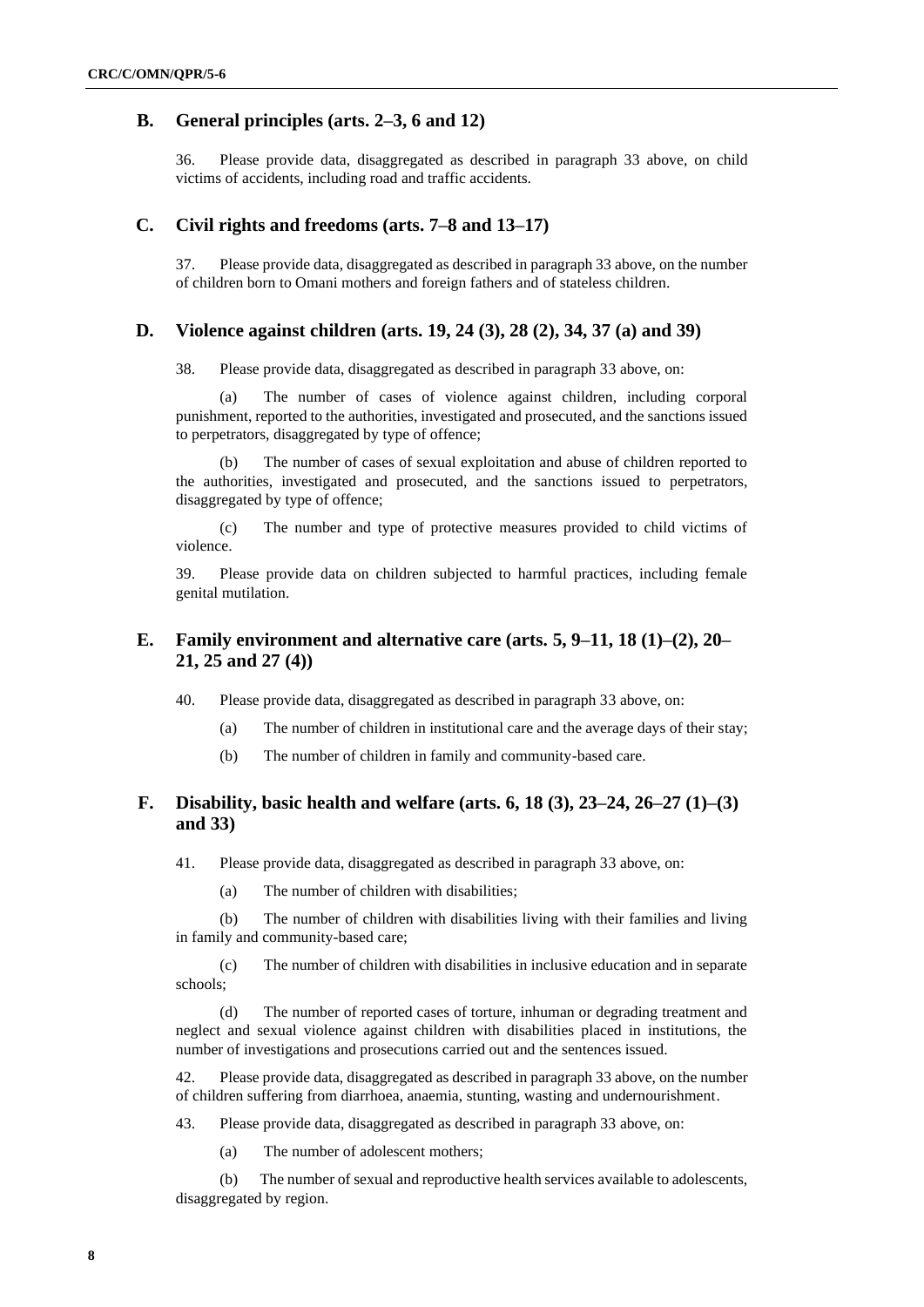44. Please provide data, disaggregated as described in paragraph 33 above, on the number and proportion of children living under the poverty line and in extreme poverty.

#### **G. Education, leisure and cultural activities (arts. 28–31)**

45. Please provide data, disaggregated as described in paragraph 33 above, on:

(a) The number and proportion of children who do not have access to education due to COVID-19 related measures;

(b) The number and proportion of children dropping out of school;

(c) The number and proportion of children attending early childhood education and the average years of attendance;

(d) The number of children in public and private, including religious, schools.

## **H. Special protection measures (arts. 22, 30, 32–33, 35–36, 37 (b)–(d) and 38–40)**

46. Please provide data, disaggregated as described in paragraph 33 above, and by status as either accompanied or unaccompanied, on:

(a) The number of asylum-seeking and refugee children;

(b) The number of children in situations of migration;

(c) The number of children expelled from the territory of the State party;

(d) The number of asylum-seeking and refugee children and children in situations of migration attending school and with access to health care.

47. Please provide data, disaggregated as described in paragraph 33 above and by type of violation reported, on:

(a) The number of reported cases and the number of children involved in trafficking;

(b) The number of such children who have been provided with access to rehabilitation programmes;

(c) The number and percentage of cases of trafficking of children that have resulted in sanctions, including information on the country of origin of the perpetrator and the nature of the penalties imposed.

48. Please provide data, disaggregated as described in paragraph 33 above and by type of crime, on:

(a) The number of children in detention facilities, the type of detention facilities (such as police cells and prisons) and the average length of their stay in detention;

(b) The number of children referred to diversion and non-custodial sentencing options.

# **I. Optional Protocol on the sale of children, child prostitution and child pornography**

49. Please provide data, disaggregated as described in paragraph 33 above, on:

(a) The number of reported cases of the sale of children, child prostitution and child pornography;

(b) The number of such cases that have been investigated, prosecuted and sanctioned;